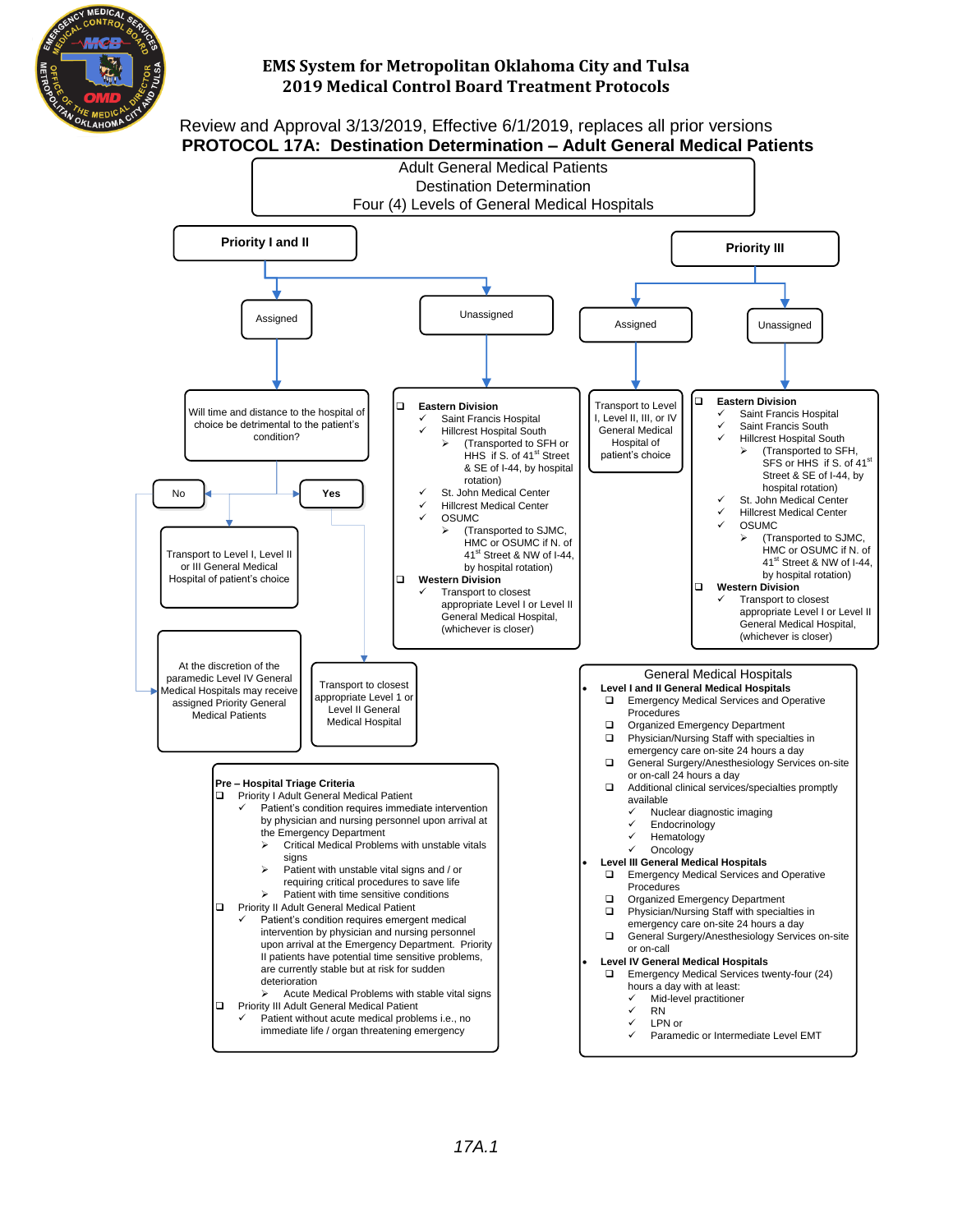

# Review and Approval 3/13/2019, Effective 6/1/2019, replaces all prior versions  **PROTOCOL 17A:****Destination Determination – Adult Cardiology Patients**



- syndrome and cardiac decompensation, i.e., pulmonary edema, symptomatic cardiac dysrhythmia
- Priority II Adult Cardiology Patient
	- **Q** Example:
		- $\checkmark$  Cardiac patients with pre-existing condition requiring evaluation only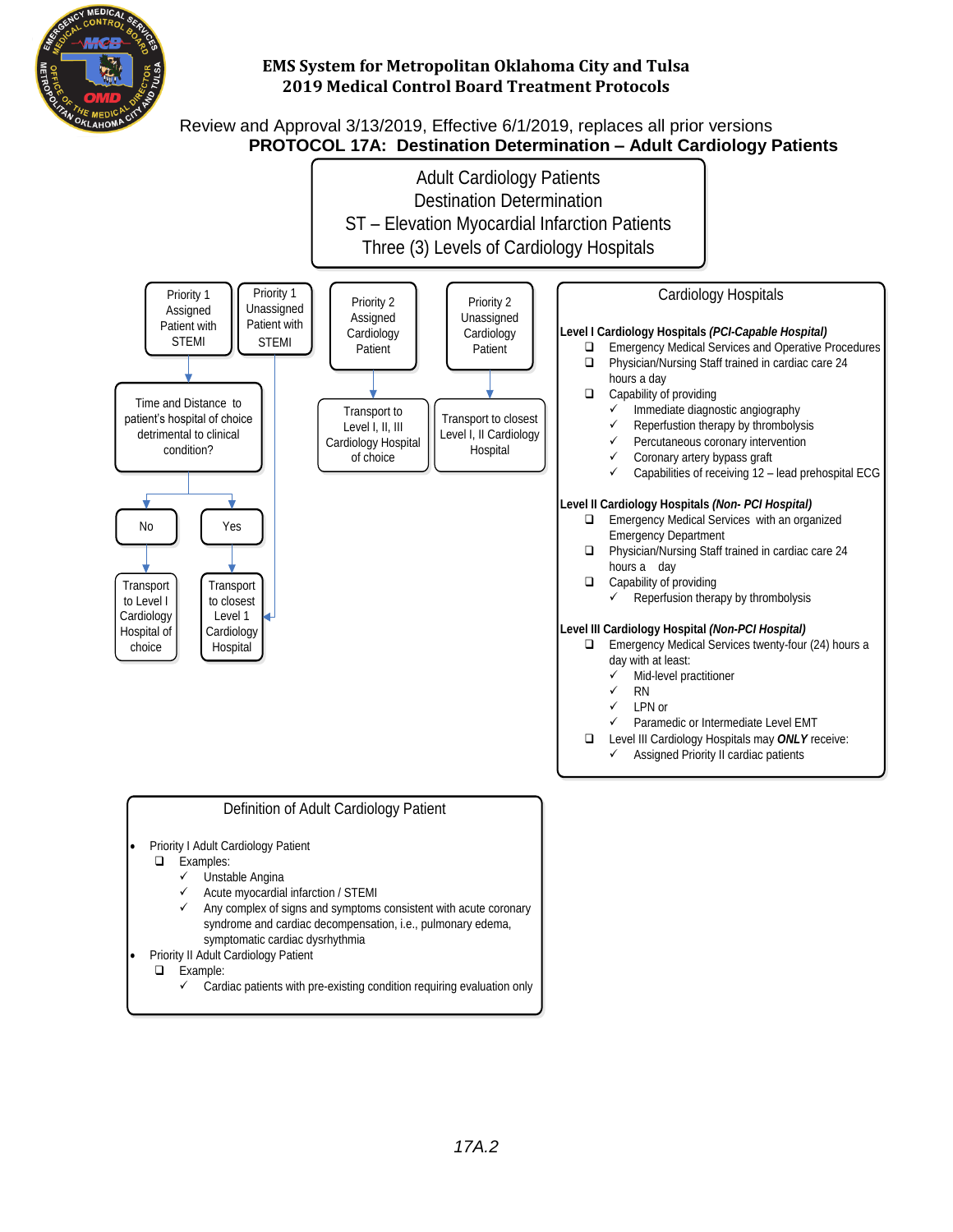

#### Review and Approval 3/13/2019, Effective 6/1/2019, replaces all prior versions **PROTOCOL 17A: Destination Determination – Adult Stroke Patients**



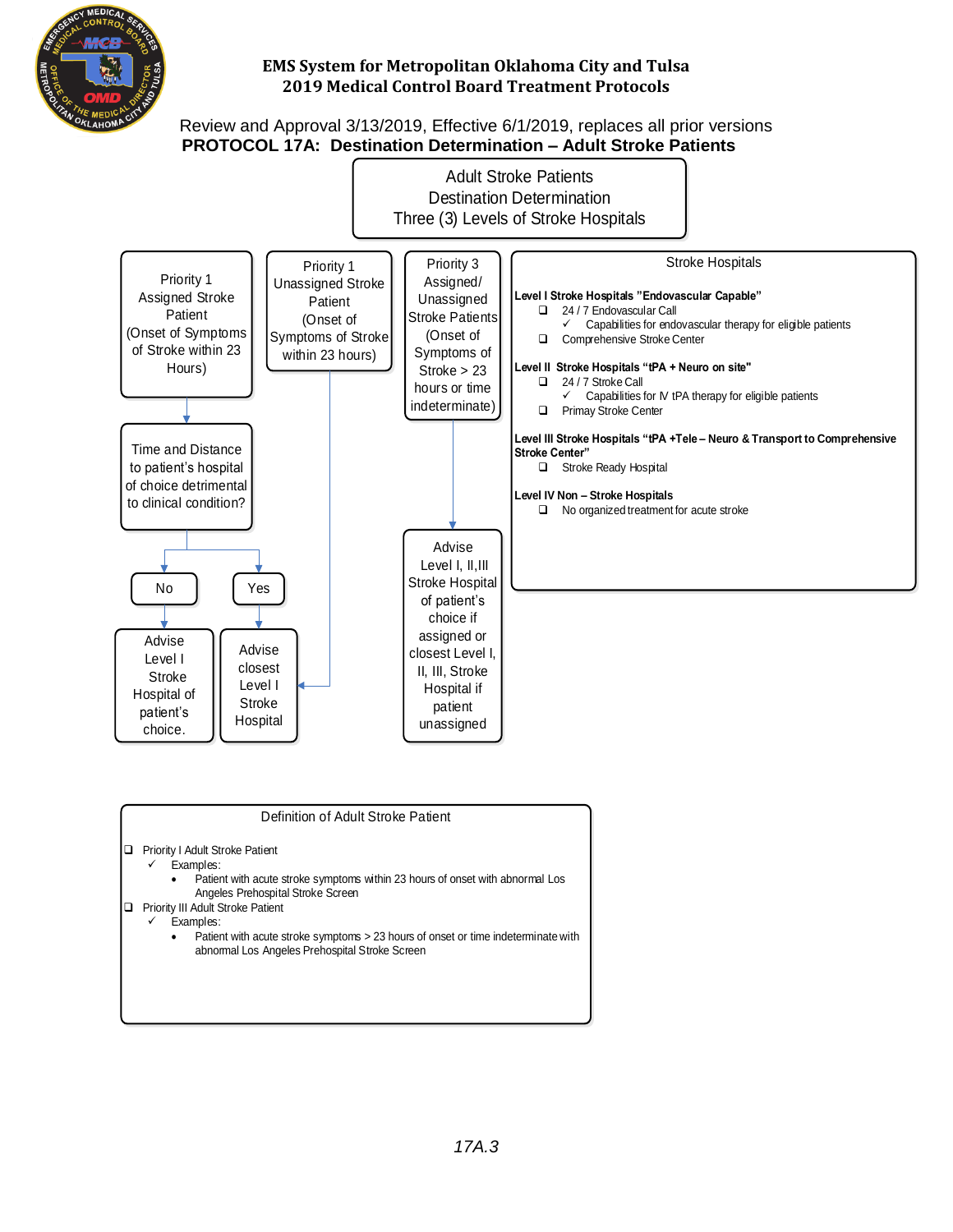





#### **Pre – Hospital Triage Criteria** Priority 1 Trauma Patient / Adult Patients with high energy blunt or penetrating trauma with physiologic or anatomic abnormalities Priority 2 Trauma Patient / Adult ü Patients who are involved in a high energy event with risk for severe injury despite stable or normal vital signs with no altered mentation or respiratory distress or patients with a single system injury Select & Isolated hand injuries (Refer to I.1 Section 1) Priority 3 Trauma Patient / Adult Patients without physiologic instability, altered mentation, neurological deficit, or significant anatomical or single system injuries and generally have been involved in low energy mechanism of injury incident.

**Assigned Patient** Eastern Division Western Division

Hospital of Patient's Choice



Emergency Medical Services with organized trauma services □ Physician/Nursing Staff with some specialties in trauma care available

- □ Level III Trauma Centers may receive Priority I Trauma Patients if the Level I or Level II Trauma Centers are on trauma services divert
- Level IV Trauma Centers
	- □ Emergency Medical Services twenty-four (24) hours a day with at least:
		- Mid-level practitioner
		- ü RN
			- ü LPN or
		- Paramedic or Intermediate Level EMT
		- Level IV Trauma Centers may receive adult/pediatric patients without physiologic instability, altered mentation, neurologic deficit or significant anatomical injuries and have also not been involved in a significant mechanism of injury incident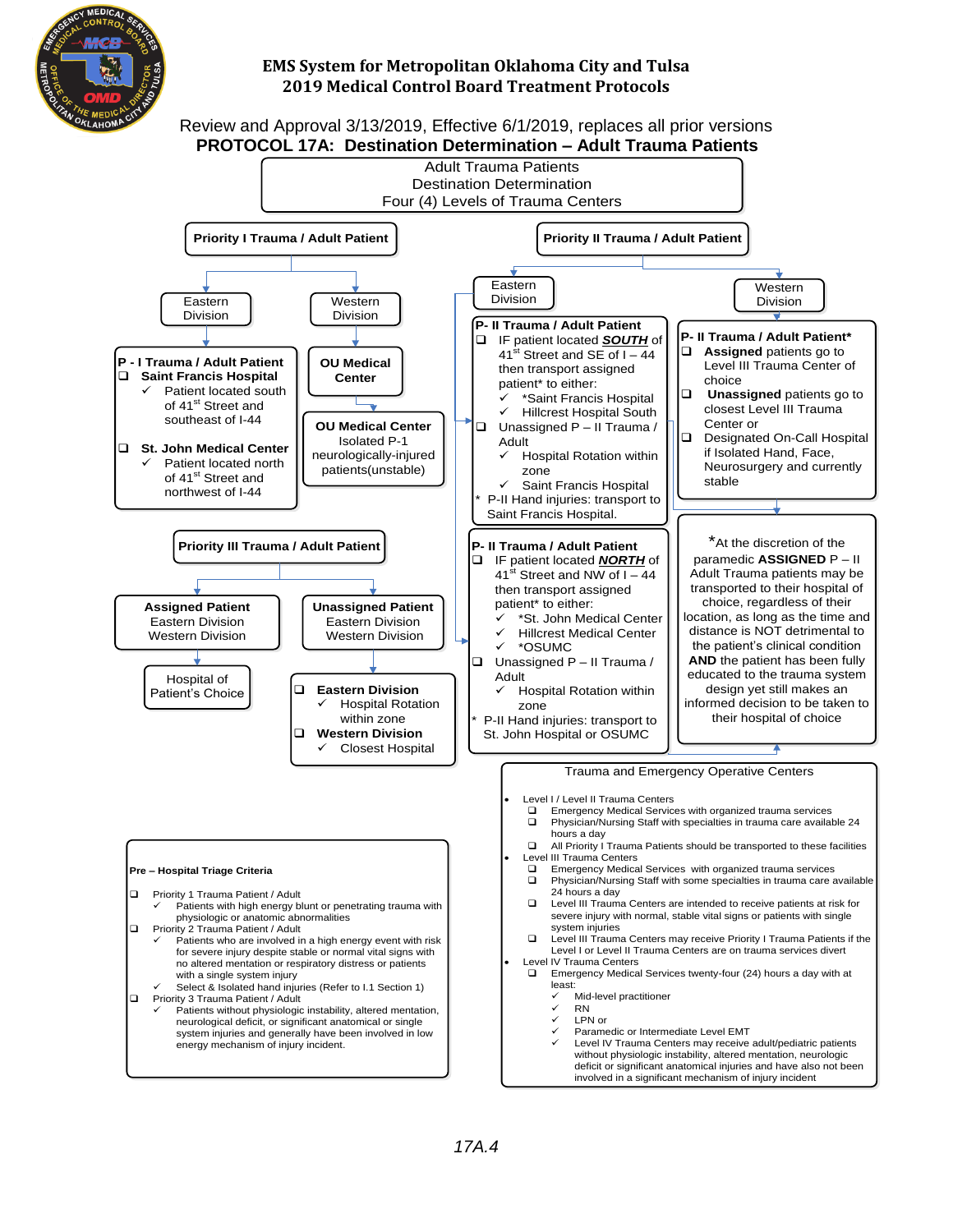

Review and Approval 3/13/2019, Effective 6/1/2019, replaces all prior versions

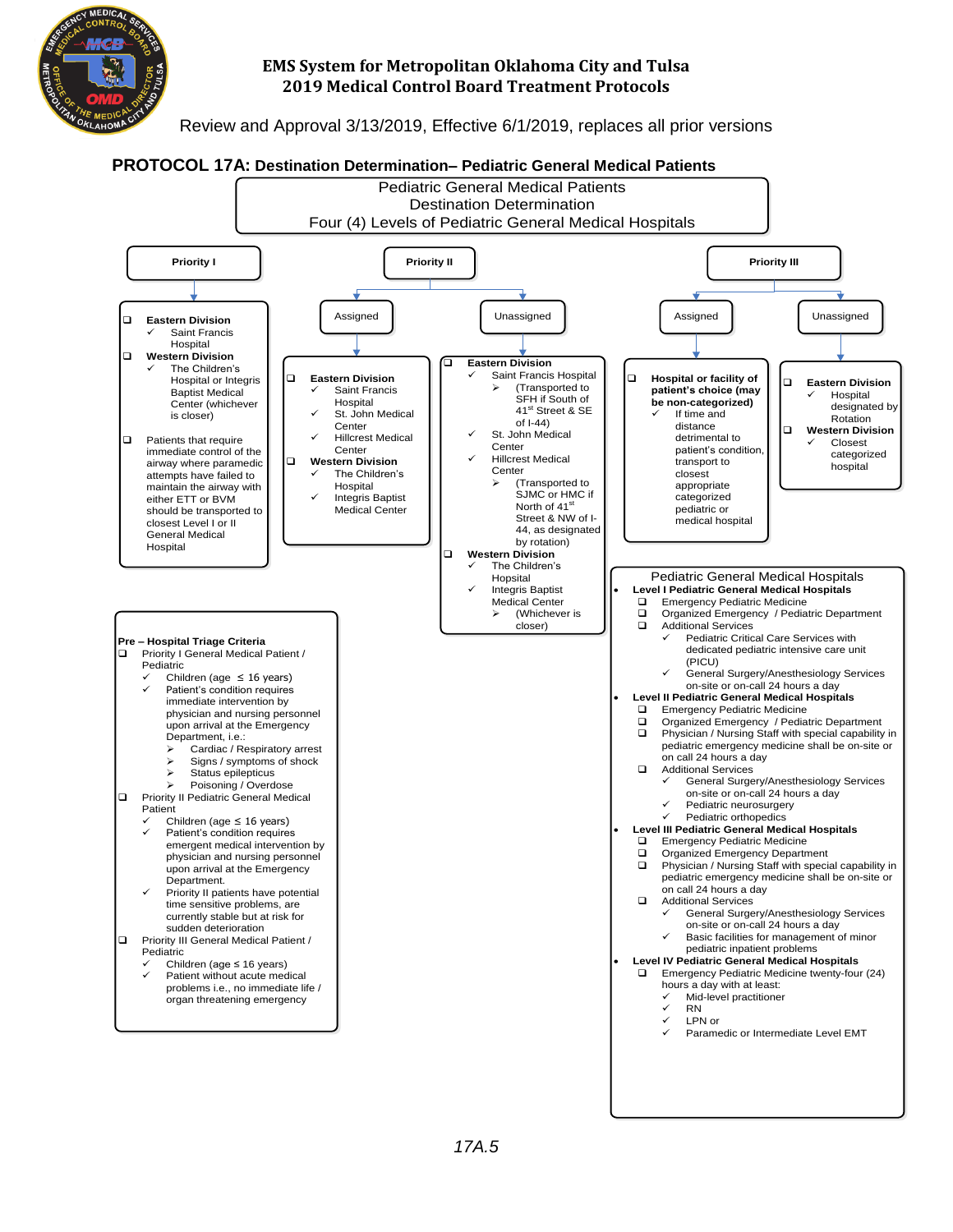

Review and Approval 3/13/2019, Effective 6/1/2019, replaces all prior versions